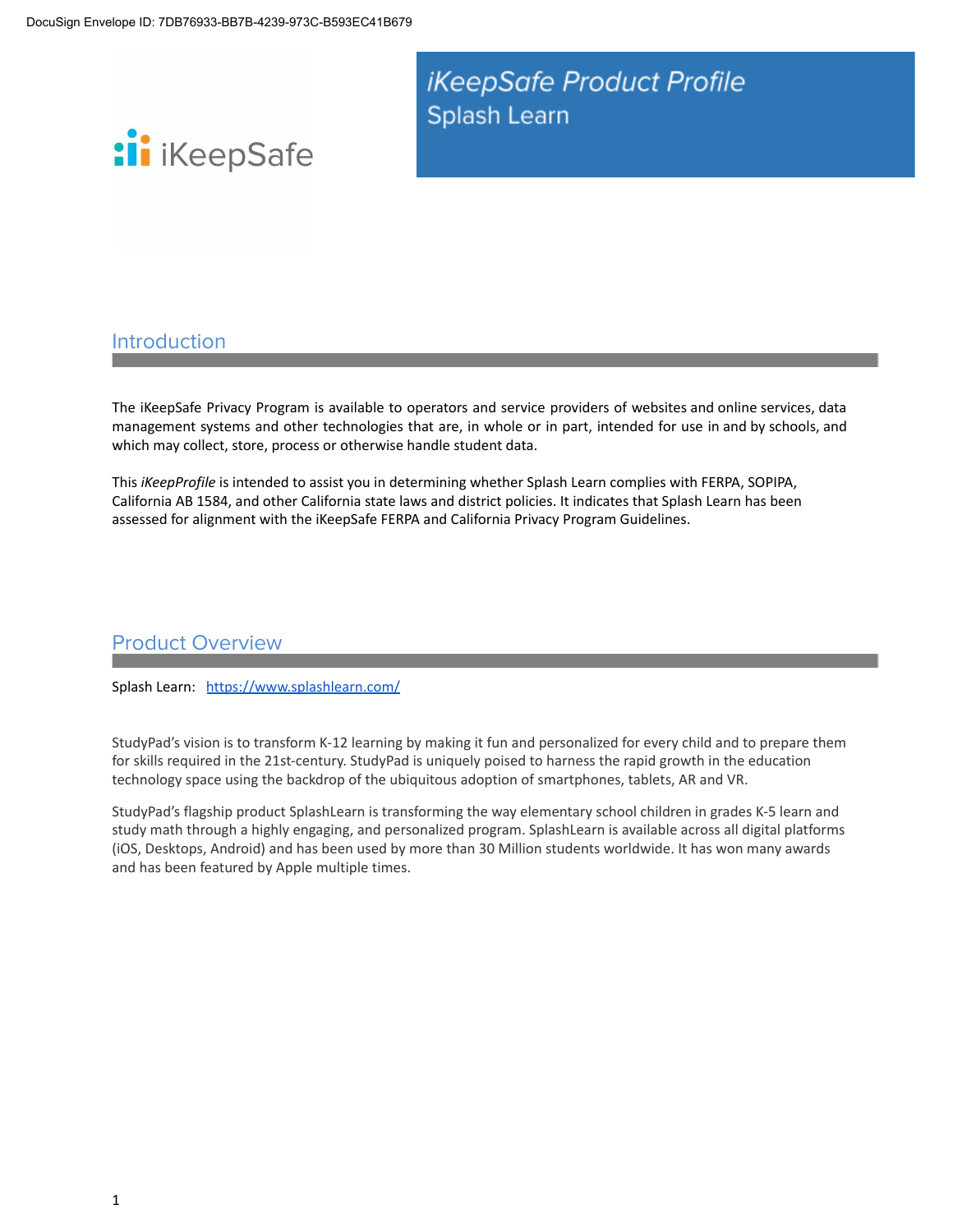### Agreement

As related to the Family Educational Rights and Privacy Act ("FERPA") (20 U.S.C. Section 1232g), Splash Learn agrees:

- 1. Student records obtained by Splash Learn from an educational institution continue to be the property of and under the control of the educational institution. The educational institution retains full ownership rights to the personal information and education records it provides to Splash Learn.
- 2. Splash Learn users may retain possession and control of their own generated content.
- 3. Splash Learn will not use any information in a student record for any purpose other than those required or specifically permitted by the Splash Learn Terms and Conditions and Privacy Policy.
- 4. Parents, legal guardians, or eligible students may review personally identifiable information in the student's records and correct erroneous information by contacting their educational institution. Additionally, Splash Learn users may access, correct, update, or delete personal information in their profile by signing into Splash Learn, accessing their Splash Learn account, and making the appropriate changes.
- 5. Splash Learn is committed to maintaining the security and confidentiality of student records. Towards this end, we take the following actions:
	- a. we limit employee access to student data to only those employees with a need to such access to fulfill their job responsibilities;
	- b. we conduct background checks on our employees that may have access to student data;
	- c. we conduct regular employee privacy and data security training and education; and
	- d. we protect personal information with technical, contractual, administrative, and physical security safeguards in order to protect against unauthorized access, release or use.
- 6. In the event of an unauthorized disclosure of a student's records, Splash Learn will promptly notify users unless specifically directed not to provide such notification by law enforcement officials.
- 7. Splash Learn will delete or de-identify personal information when it is no longer needed, upon expiration or termination of our agreement with an educational institution with any deletion or de-identification to be completed according to the terms of our agreement with the educational institution, or at the direction or request of the educational institution.
- 8. Splash Learn agrees to work with educational institution to ensure compliance with FERPA and the Parties will ensure compliance by providing parents, legal guardians or eligible students with the ability to inspect and review student records and to correct any inaccuracies therein as described above.
- 9. Splash Learn prohibits using personally identifiable information in student records to engage in targeted advertising.
- 10. Splash Learn will not make material changes to our Terms of Use or Privacy Policy, including making significant changes impacting the collection, use, disclosure or retention of data collected without prior notice to the educational user.

As related to the Student Online Personal Information Protection Act (SB 1177 -"SOPIPA"), Splash Learn agrees:

- 1. Splash Learn does not target advertising via the Splash Learn service or on any other website using information about a K-12 student, their families/guardians or educators acquired from a use of the technology.
- 2. Splash Learn does not use information, including persistent unique identifiers, created or gathered by the Splash Learn service to amass a profile about a K–12 student, their families/guardians or educators except in furtherance of K–12 school purposes.
- 3. Splash Learn does not and will not sell, rent, or otherwise provide personally identifiable information to any third party for monetary gain.
- 4. Splash Learn does not disclose student information unless for legal, regulatory, judicial, safety or operational improvement reasons.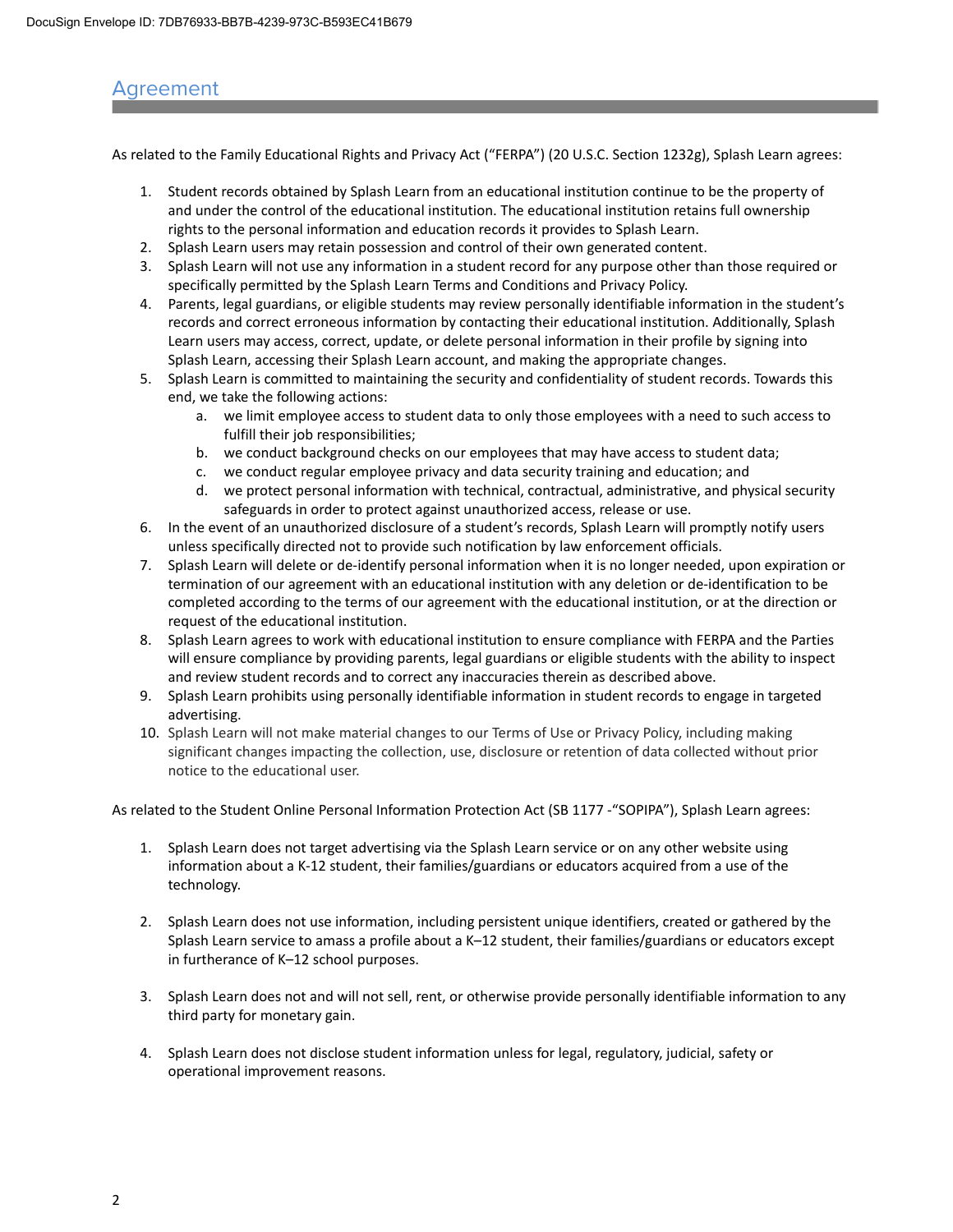# Data Review Process

Splash Learn provides users direct access to the personally identifiable information that they provide to Splash Learn via product functionality. Users also have the ability to contact Splash Learn for access to all personal information on file by contacting Splash Learn through compliance@splashlearn.com

**Review and update your data:** You have the right to access and update any personal data that we have collected. Some personal data, such as the account holder's name and email address can be found and updated using the account management tools on our website at https://www.splashmath.com/profile. For any personal data beyond this, please submit a request using the contact information at the end of this section. We may request more information to confirm your identity before modifying any personal data.

General inquiries related to privacy may be directed to:

StudyPad, Inc. Joy Deep Nath 548 Market, St #64304 San Francisco CA - 94104 Phone: +1 855 979 8948

Email support: compliance@splashlearn.com

# Security Protocols

Splash Learn has a comprehensive Security Program in place designed to protect the confidentiality, integrity and availability of systems, networks and data. The following is a general overview of data security protocols:

### Data in Transit

Data is transferred using HTTPS.

Securing data in transit: AWS

Data encryption helps prevent unauthorized users from reading data on a cluster and associated data storage systems. This includes data saved to persistent media, known as data *at-rest*, and data that may be intercepted as it travels the network, known as data *in-transit*.

Beginning with Amazon EMR version 4.8.0, you can use Amazon EMR security configurations to configure data encryption settings for clusters more easily. Security configurations offer settings to enable security for data in-transit and data at-rest in Amazon Elastic Block Store (Amazon EBS) storage volumes and EMRFS on Amazon S3.

#### Data at Rest

Splash Learn' data storage is provided by AWS.

Our main data store has at rest encryption (AES 256). We are in the process of having at rest encryption on the transitional data stores as well (caches)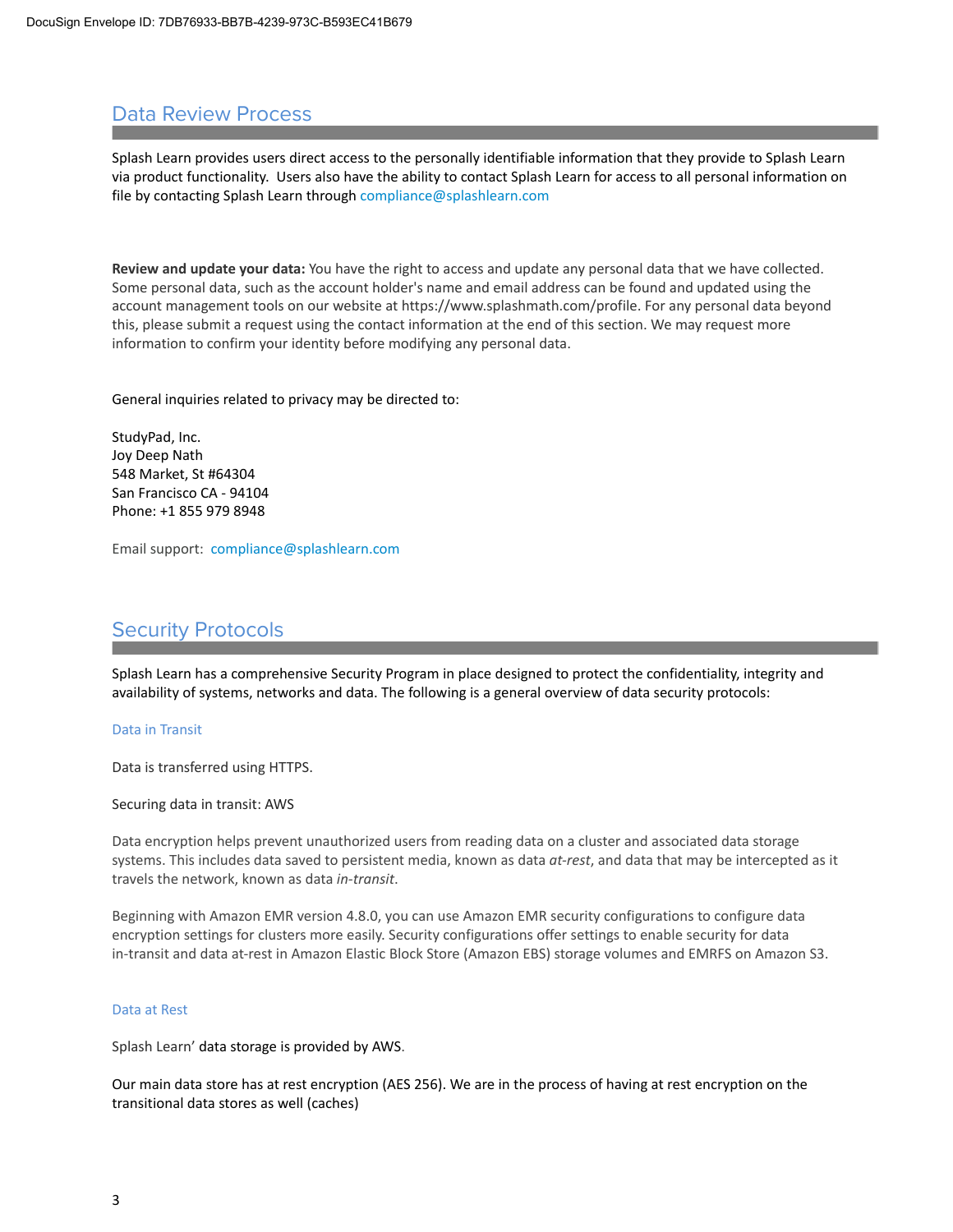#### Data Center Security

Splash Learn uses AWS as a Data Storage Provider:

Data centers operated by Amazon Web Services (AWS). AWS has extensive experience in designing, constructing, and operating large-scale data centers. AWS data centers are housed in nondescript facilities. Physical access is strictly controlled both at the perimeter and at building ingress points by professional security staff utilizing video surveillance, intrusion detection systems, and other electronic means. Authorized staff must pass two-factor authentication a minimum of two times to access data center floors. AWS only provides data center access and information to employees and contractors who have a legitimate business need.

#### Personnel

Background Checks: All employees with access to student data have undergone criminal background checks.

Training: Employees of Splash Learn will receive annual privacy and security training that includes FERPA.

Access: Access to student data is role-based; limited to those employees who need access to perform job responsibilities.

Employees are given access to the minimum services that are required for their job function.

## Access to Audit

Once per year, Splash Learn will provide schools with:



audit rights to the school's data

 $\mathbf{X}$  access to the results of Splash Learn' or its third-party security audit

### Data Breach

In the event of an unauthorized disclosure of a student's records, Splash Learn will promptly notify users unless specifically directed not to provide such notification by law enforcement officials. Notification shall identify:

- a. the date and nature of the unauthorized use or disclosure;
- b. the Private Data used or disclosed;
- c. general description of what occurred including who made the unauthorized use or received the unauthorized disclosure;
- d. what Splash Learn has done or shall do to mitigate any effect of the unauthorized use or disclosure;
- e. advice to the impacted user on how they can best protect themselves.
- f. what corrective action Splash Learn has taken or shall take to prevent future similar unauthorized use or disclosure; and
- g. who at Splash Learn the user can contact. Splash Learn will keep the user fully informed until the incident is resolved.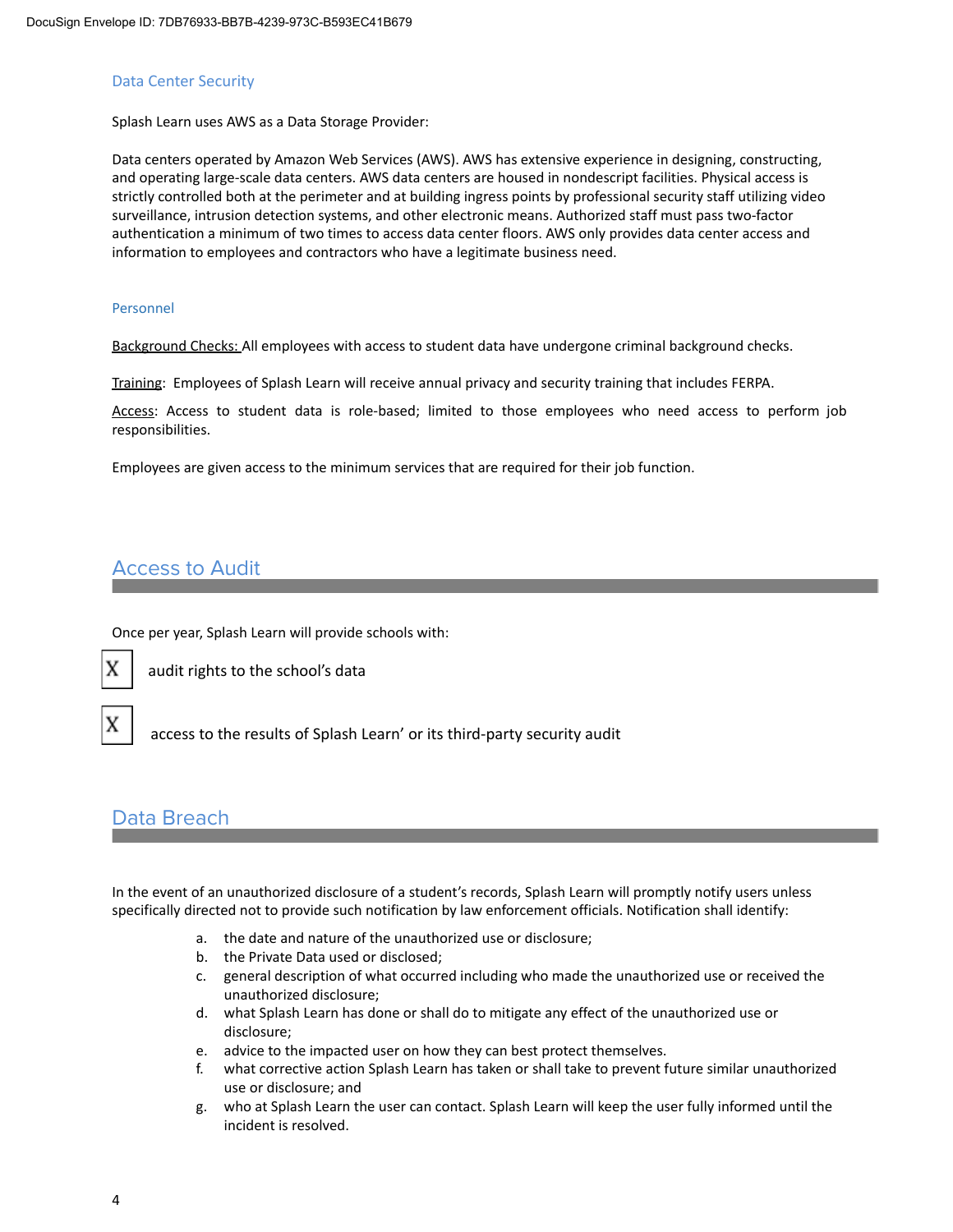Splash Learn will notify impacted user (s) within 72 hours upon the discovery of a breach of security that results in the unauthorized release, disclosure or acquisition of student information,

See: Splash Learn Privacy Policy https://www.splashlearn.com/privacy

## Data Deletion

Splash Learn Data Deletion and Retention Policy described below from Privacy Policy:

**Home Accounts:** For accounts created by parents, if neither the student, nor the student's parent(s) or any of the other student accounts associated with the parents' accounts have logged into their account in 2 years, Splash Learn will automatically delete or de-identify the personal information tied to the student account that is not necessary for educational purposes or legal obligations, including device tokens, device identifiers and IP addresses. In effect, the student account will be anonymized and de-linked from the parent account and the data will be non-recoverable. We will make reasonable attempts to inform parents about the account modification a few days in advance. We may retain some personal information about the parents for reasons outlined earlier, but these will not be tied to any personal information about the student. Parents can always request deletion of their accounts as outlined in the "Deleting your account" section.

**Classroom Account:** If neither the teacher, nor any of the students associated with the teacher account have logged into their account in 2 years or performed any activity, Splash Learn automatically deletes or de-identifies any personal information tied to the student accounts that is not necessary for educational purposes or legal obligations, including device tokens, device identifiers and IP addresses.

**What happens when an account is deleted**: Splash Learn de-identified or deletes any personal information tied to the accounts, including emails, usernames. device token, device identifiers, IP addresses. This information may persist in backups that we maintain, for a reasonable amount of time. Splash Learn retains de-identified usage information about the accounts unless we contractually obligated to delete such information.

When a teacher or school administrator deletes an account from within their Splash Learn dashboard, the deleted accounts are kept in a recoverable state for 14 days before the deletion actually takes place. This is done so that any erroneous deletions on the user's part can be recovered and accounts may be restored.

Please note that after an account is deleted from our systems, it is not possible for us to restore the account or any personal information associated with it.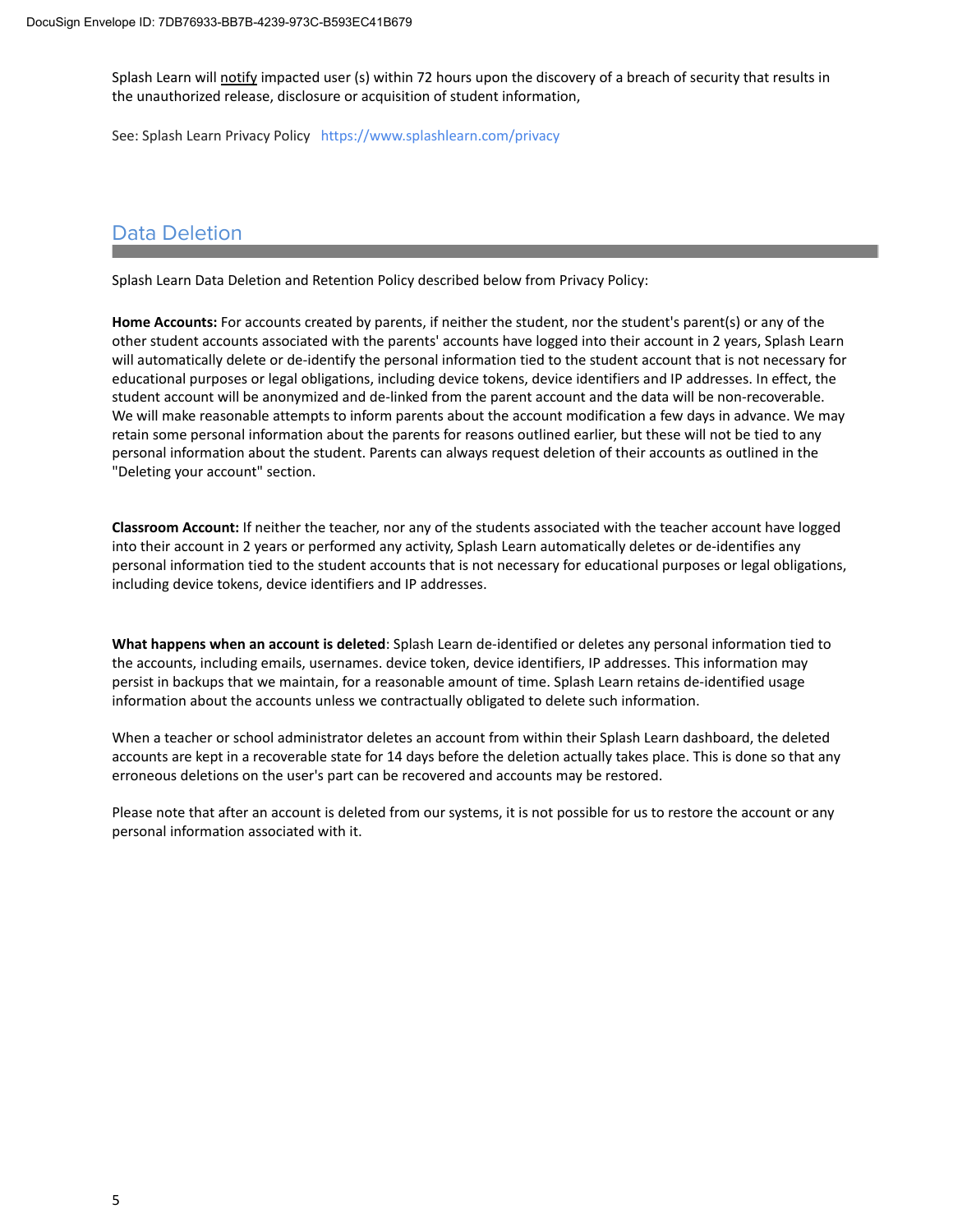### Research

Please see policy statement on research for Splash Learn:

#### **Personal Information Collected Automatically**

We receive and store certain types of information whenever you interact with our Services or use our services. Company automatically receives and records information on our server logs from your browser including your IP address, cookie information, and the page you requested. Generally, our service automatically collects usage information, such as the numbers and frequency of visitors to our Services and its components, similar to TV ratings that indicate how many people watched a particular show. Company only uses this data in aggregate form, that is, as a statistical measure, and not in a manner that would identify you personally. This type of aggregate data enables us to figure out how often customers use parts of the Services so that we can make the Services appealing to as many customers as possible and improve those Services. As part of this use of information, we may provide aggregate information to our partners about how our customers, collectively, use our Services. We share this type of statistical data so that our partners also understand how often people use the Services, so that they, too, may provide you with an optimal online experience. Again, Company does not disclose aggregate information to a partner in a manner that would identify you personally.

We never share that Children's Personal Information with any third party. A child's usage data (i.e. performance on tests, games, etc. available on the Services) is shared through aggregated, anonymous comparisons, but never in a way that could personally identify the child.

## Third Parties

Splash Learn does not sell, trade, lease or loan the personal information they collect or maintain, in the course of providing the service, to any third party for any reason, including direct marketers, advertisers, or data brokers.

Splash Learn contracts with other third-party companies to perform business functions or services on their behalf and may share PII with such third parties as required to perform their functions. Splash Learn has agreements in place with all third parties with access to student personal information to ensure they only use the information for purposes necessary to deliver the authorized service and to ensure they maintain the confidentiality and security of the information. The agreements align with Splash Learn' data privacy and security policies and expectations.

Splash Learn utilizes the following third-party vendors:

| Third Party                    | <b>Purpose</b>                   | <b>Data Shared</b>            |
|--------------------------------|----------------------------------|-------------------------------|
|                                | <b>Product Purchase (Payment</b> | Credit Card Information, IP   |
| Stripe                         | gateway)                         | Address                       |
|                                |                                  | Teacher Email, Address, Name, |
|                                |                                  | Product                       |
| Xero                           | Invoicing for schools            | Details                       |
|                                |                                  |                               |
| <b>Customer Communications</b> |                                  |                               |
| Mailchimp                      | <b>Marketing Communications</b>  | Email, Email Content, Email   |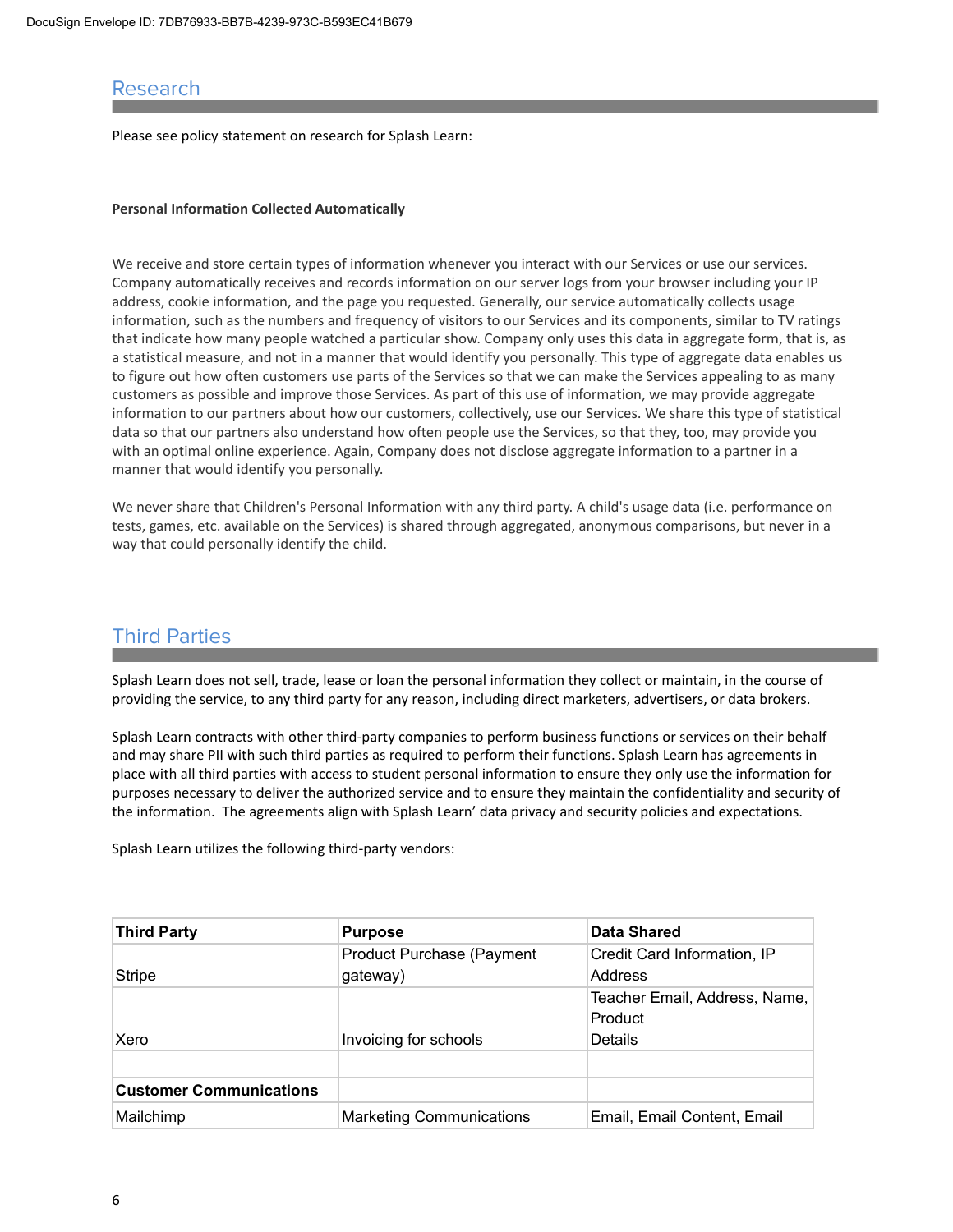|                                    |                                                                     | tracking                                                                     |
|------------------------------------|---------------------------------------------------------------------|------------------------------------------------------------------------------|
|                                    | <b>Product Updates, Marketing</b>                                   | Email, survey answers, Email                                                 |
| Sendgrid                           | Communications                                                      | tracking                                                                     |
|                                    |                                                                     | Email, survey answers, Email                                                 |
| <b>Survey Monkey</b>               | Surveys                                                             | tracking                                                                     |
| Mailgun                            | <b>Marketing Communications</b>                                     | Email, survey answers, Email<br>tracking                                     |
|                                    |                                                                     | Email, Email Content, Email                                                  |
| Moengage                           | <b>Marketing Communications</b>                                     | tracking                                                                     |
| Amazon SNS                         | Sending push notifications                                          | Device Token                                                                 |
|                                    | CRM tool used to send<br>promotional<br>emails, making sales calls, |                                                                              |
|                                    | managing sales                                                      | Email, Name, Phone no,                                                       |
| Close.io                           | pipeline, account management                                        | <b>School Address</b>                                                        |
| <b>Drift</b>                       | Parent Chat with Math Coach                                         | Email, Phone no, Grade                                                       |
| Google Calendar                    | Scheduling                                                          | Email, Name and Phone no                                                     |
|                                    | Scheduling calls for                                                |                                                                              |
| Calendly                           | parents/teachers                                                    | Email, Phone no, Name                                                        |
| Google Hangouts                    | Sales, Product Service                                              | Information shared by the<br>customer<br>including email address and<br>name |
|                                    |                                                                     | Information shared by the                                                    |
|                                    |                                                                     | customer                                                                     |
|                                    |                                                                     | including email address and                                                  |
| Zoom                               | Sales, Product Service                                              | name                                                                         |
|                                    |                                                                     |                                                                              |
| <b>Customer Support</b>            |                                                                     |                                                                              |
| Uservoice                          | <b>Customer Support</b>                                             | Information shared by the<br>customer<br>including email address and<br>name |
|                                    |                                                                     | Information shared by the                                                    |
|                                    |                                                                     | customer<br>including email address and                                      |
| Zendesk                            | <b>Customer Support</b>                                             | name                                                                         |
|                                    |                                                                     | Information shared by the<br>customer<br>including email address and         |
| Freshdesk                          | <b>Customer Support</b>                                             | name                                                                         |
|                                    | <b>Customer Support - Addressing</b>                                | Information shared by the<br>customer<br>including email address and         |
| Facebook                           | user concern                                                        | name                                                                         |
|                                    |                                                                     |                                                                              |
| <b>Analytics and Visualization</b> |                                                                     |                                                                              |
| Google Analytics                   | <b>Product Analytics</b>                                            | Anonymous usage information<br>(No PII)                                      |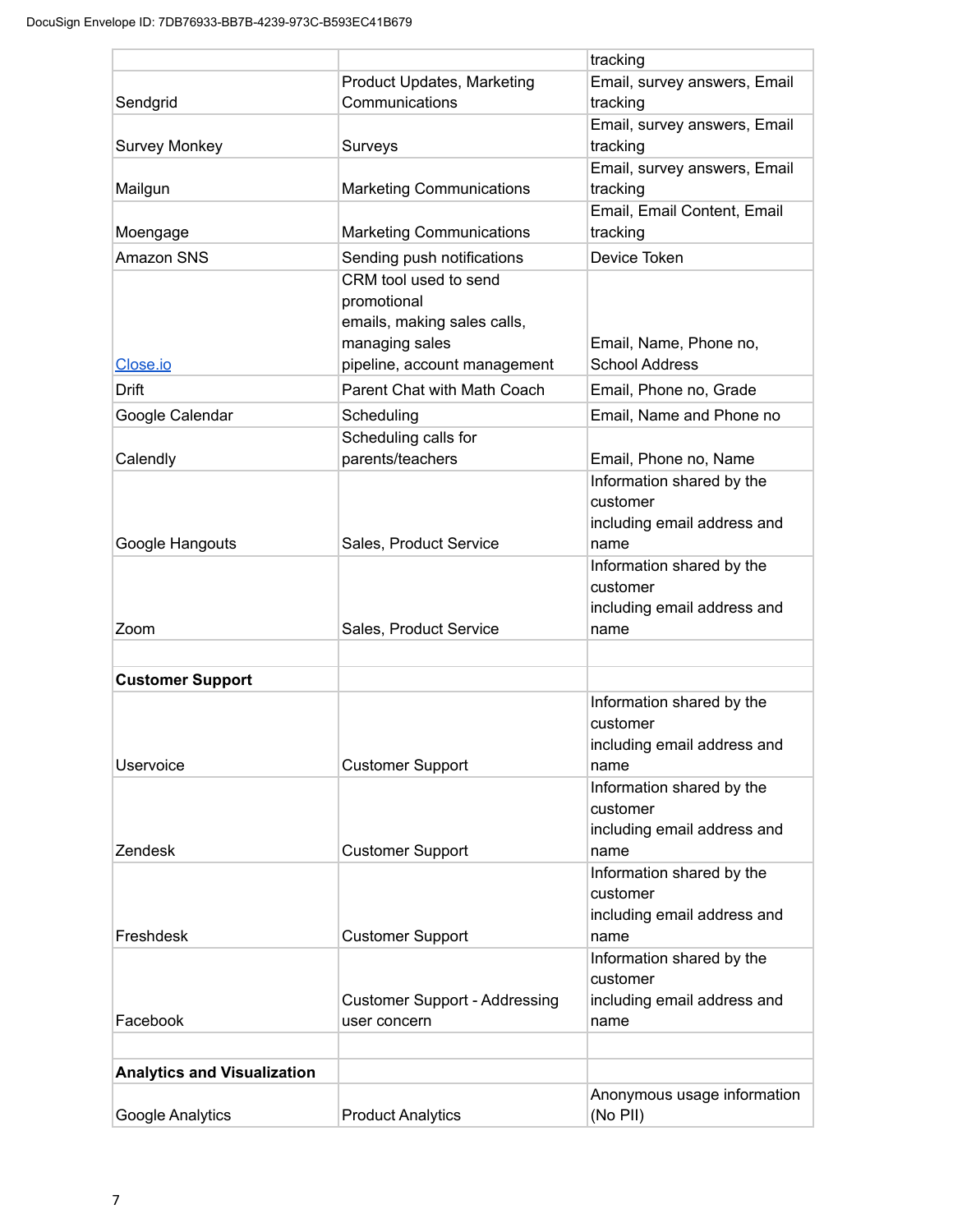|                                     |                                              | Anonymous usage information                 |
|-------------------------------------|----------------------------------------------|---------------------------------------------|
| Mixpanel                            | <b>Product Analytics</b>                     | (No PII)                                    |
|                                     |                                              | Email when shared by                        |
|                                     |                                              | customer through                            |
| Hotjar                              | <b>Surveys and Analytics</b>                 | surveys                                     |
|                                     | <b>Campaign Attribution (Android</b>         | Android Ad Identifier, Device               |
| Adjust                              | Only)                                        | Indentifier                                 |
|                                     |                                              | Anonymous analytics data<br>collected from  |
| <b>Stitch</b>                       | Analytics Data Aggregation                   | different sources                           |
|                                     |                                              | All channels analytics data,                |
|                                     |                                              | data resides                                |
| Looker                              | Analytics                                    | on SplashLearn servers                      |
| Google Optimize                     | <b>AB Testing</b>                            | Google Analytics Data                       |
| Google Data Studio                  | Data Visualisation                           | Google Analytics Data                       |
|                                     |                                              |                                             |
| <b>Technical Tools and Services</b> |                                              |                                             |
|                                     |                                              | All data, logs and applications             |
| <b>Amazon Web Services</b>          | <b>Website Hosting, Databases</b>            | reside here                                 |
|                                     |                                              | IP, Email, or other other                   |
|                                     |                                              | customer data                               |
|                                     |                                              | may be present as part of error             |
| Airbrake                            | <b>Error Monitoring</b>                      | reporting                                   |
| <b>New Relic</b>                    | <b>Application Performance</b><br>Monitoring | Anonymized IP not linked to<br>any customer |
|                                     | <b>Application Performance</b>               | Anonymized IP not linked to                 |
| Google Firebase                     | Monitoring                                   | any customer                                |
| Facebook App SDK                    | Authentication (Signup)                      | <b>Install Event</b>                        |
|                                     |                                              |                                             |
| <b>Internal</b>                     |                                              |                                             |
| <b>Workflow/communication</b>       |                                              |                                             |
| Tools                               |                                              |                                             |
| Zapier                              | Automation and work flow tool                | Email, Phone no, Grade, Name                |
|                                     |                                              | May have user email for                     |
|                                     |                                              | internal                                    |
| Slack                               | <b>Internal Communications</b>               | communication                               |
|                                     |                                              | May have user email / for                   |
| Atlassian Jira                      | <b>Project Management</b>                    | support tickets                             |
|                                     |                                              |                                             |
| <b>Advertising</b>                  |                                              |                                             |
|                                     |                                              | Anonymous/ Aggregate<br>information         |
|                                     | <b>Customer Acquisition and Ad</b>           | (click / conversions count),                |
| Google Ads                          | Measurement                                  | <b>User Browser Signature</b>               |
|                                     |                                              | Anonymous/ Aggregate                        |
|                                     |                                              | information                                 |
|                                     | <b>Customer Acquisition and Ad</b>           | (click / conversions count),                |
| <b>Bing Ads</b>                     | Measurement                                  | <b>User Browser Signature</b>               |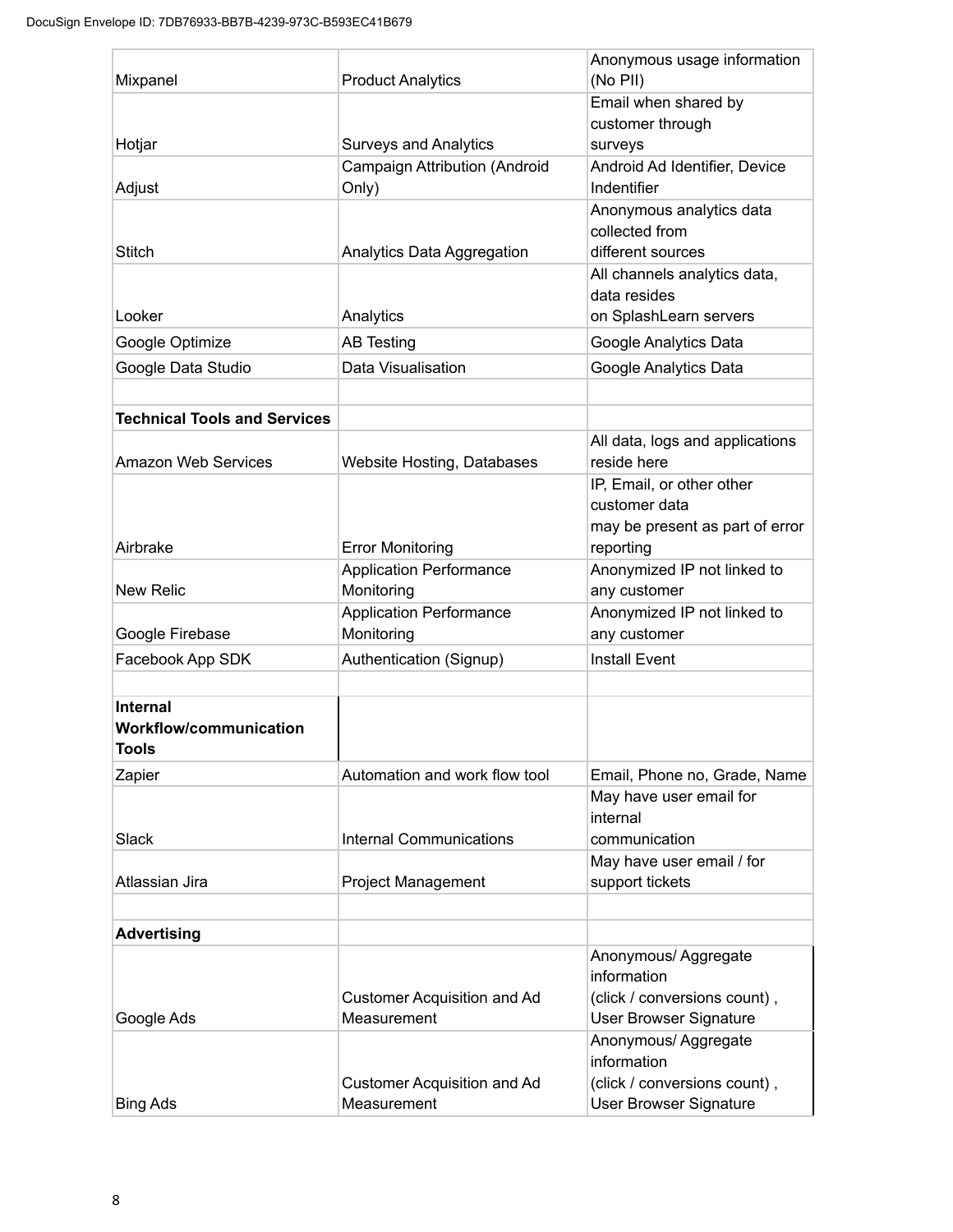|                             |                                    | Anonymous/Aggregate<br>information |
|-----------------------------|------------------------------------|------------------------------------|
|                             | <b>Customer Acquisition and Ad</b> | (click / conversions count),       |
| Facebook ads                | Measurement                        | <b>User Browser Signature</b>      |
|                             |                                    | Anonymous/Aggregate<br>information |
|                             | Customer Acquisition and Ad        | (click / conversions count),       |
| Google Double Click (DV360) | Measurement                        | <b>User Browser Signature</b>      |
|                             |                                    | Anonymous/Aggregate<br>information |
|                             | Customer Acquisition and Ad        | (click / conversions count) - No   |
| Search Ads HQ               | Measurement                        | user data                          |

# Product Data List

Data Collection for Splash Learn from Policy below:

We receive and store any information you enter on our Services or provide to us in any other way. The types of Personal Information collected include your full name, email address, ZIP code, credit card and/or other payment information, Children's Personal Information (which is limited to the child's name and gender), IP address, browser and location information, username, password and any other information necessary for us to provide our services. We also offer users the ability to sign up for the Services using their existing Facebook or Google account. If you choose to sign up for the Services using one of these accounts, we will receive your full name from the service provider managing that account.

If you are using the service as an Educational Institution, Student information may be visible during Customer Support and/or Troubleshooting. Personally identifiable information such as Student Name, Teacher Email Address, login dates and times could be viewed on our service by Product Support Staff.

| #  | <b>DATA Collected for Operation</b> | <b>General Purpose of Data Collected</b>  |
|----|-------------------------------------|-------------------------------------------|
| 1  | STUDENT FIRST AND LAST NAME         | Required to support Product Functionality |
| 2  | STUDENT PASSWORD                    | Required to support Product Functionality |
| 3  | STUDENT ID (username)               | Required to support Product Functionality |
| 4  | <b>STUDENT GENDER</b>               | Analytics                                 |
| 5  | <b>STUDENT LANGUAGE</b>             | Required to support Product Functionality |
| 6  | PARENT EMAIL ADDRESS                | Survey and                                |
|    |                                     | Communications                            |
| 7  | PARENT PASSWORD                     | Required to support Product Functionality |
| 8  | <b>SCHOOL NAME</b>                  | <b>CRM</b> for Sales/Communication        |
| 9  | <b>SCHOOL ADDRESS</b>               | <b>CRM</b> for Sales/Communication        |
| 10 | <b>GEOLOCATION DATA</b>             | Analytics                                 |
| 11 | <b>BROWSER TYPE</b>                 | Analytics                                 |
| 12 | <b>ACCESS TIME</b>                  | Analytics                                 |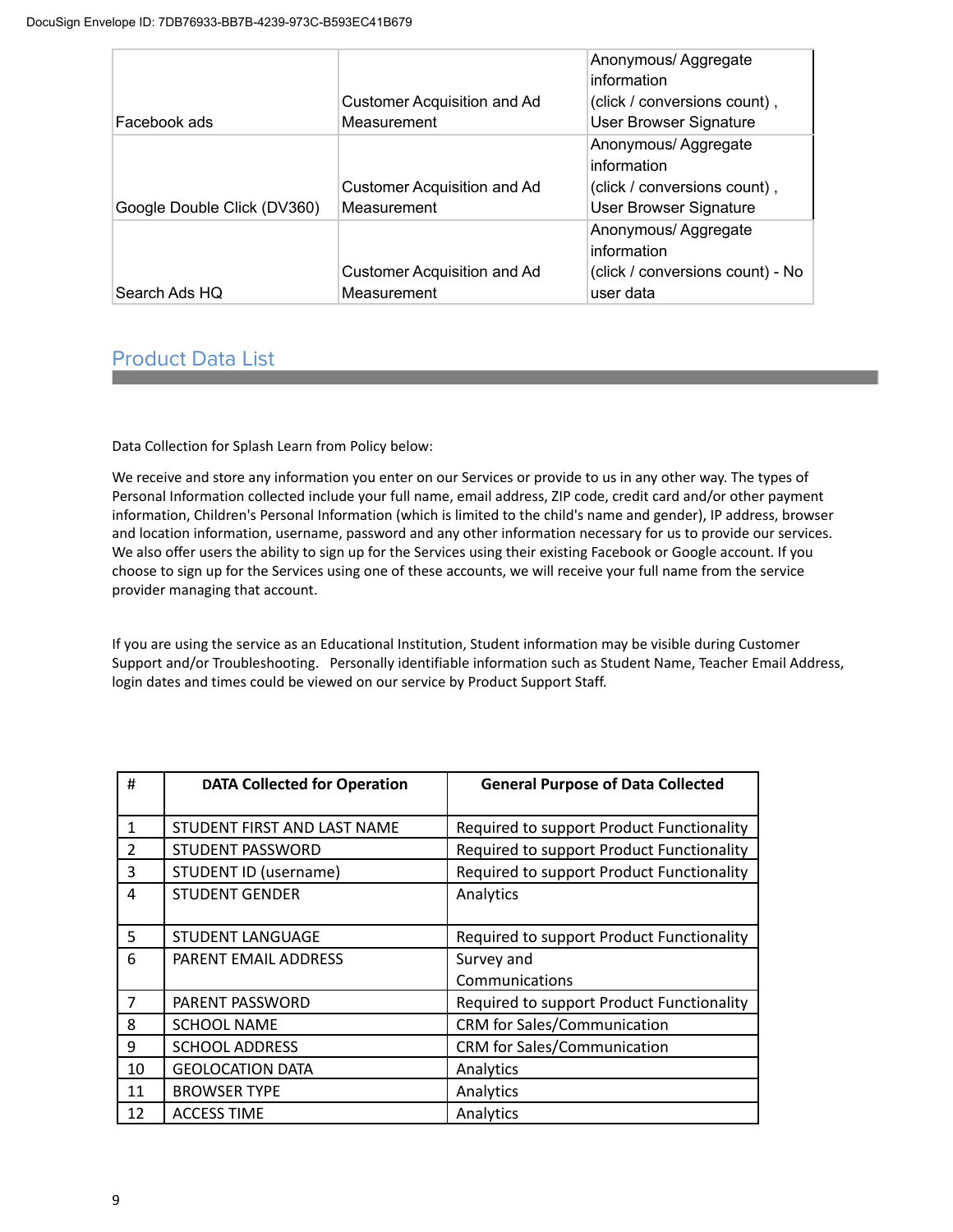| 13 | TIME SPENT ON SITE                                                         | Analytics                          |
|----|----------------------------------------------------------------------------|------------------------------------|
| 14 | <b>PAGE VIEWS</b>                                                          | Analytics                          |
| 15 | <b>REFERRING URLS</b>                                                      | Analytics                          |
| 16 | Zip Code (Teacher)                                                         | Analytics                          |
| 17 | Teacher Phone Number                                                       | <b>CRM</b> for Sales/Communication |
| 18 | Device Id                                                                  | Analytics                          |
| 19 | Device Information:<br>Model No., OS<br>version, Platform,<br>Manufacturer | Analytics                          |

## Accuracy Statement

Splash Learn Inc. hereby confirms the accuracy and truthfulness of all information contained in the Splash Learn profile and has authorized iKeepSafe to make the profile available to any interested schools.

Signed and agreed:  $\sim$ (Signature)

Joy Deep Nath Co-Founder Splash Learn 11/12/2021

The Splash Learn service has been reviewed and found in alignment with iKeepSafe's FERPA and California Privacy Program Guidelines as indicated by this product profile. Splash Learn has been awarded the iKeepSafe FERPA and California Privacy Program badges.<br>
— Docusigned by:

\_\_\_\_\_\_\_\_\_\_\_\_\_\_\_\_\_\_\_\_\_\_\_\_\_\_\_\_\_\_\_\_\_\_\_\_\_\_\_\_\_

(Signature)

Amber Lindsay President & CEO iKeepSafe

11/12/2021

# Copyright